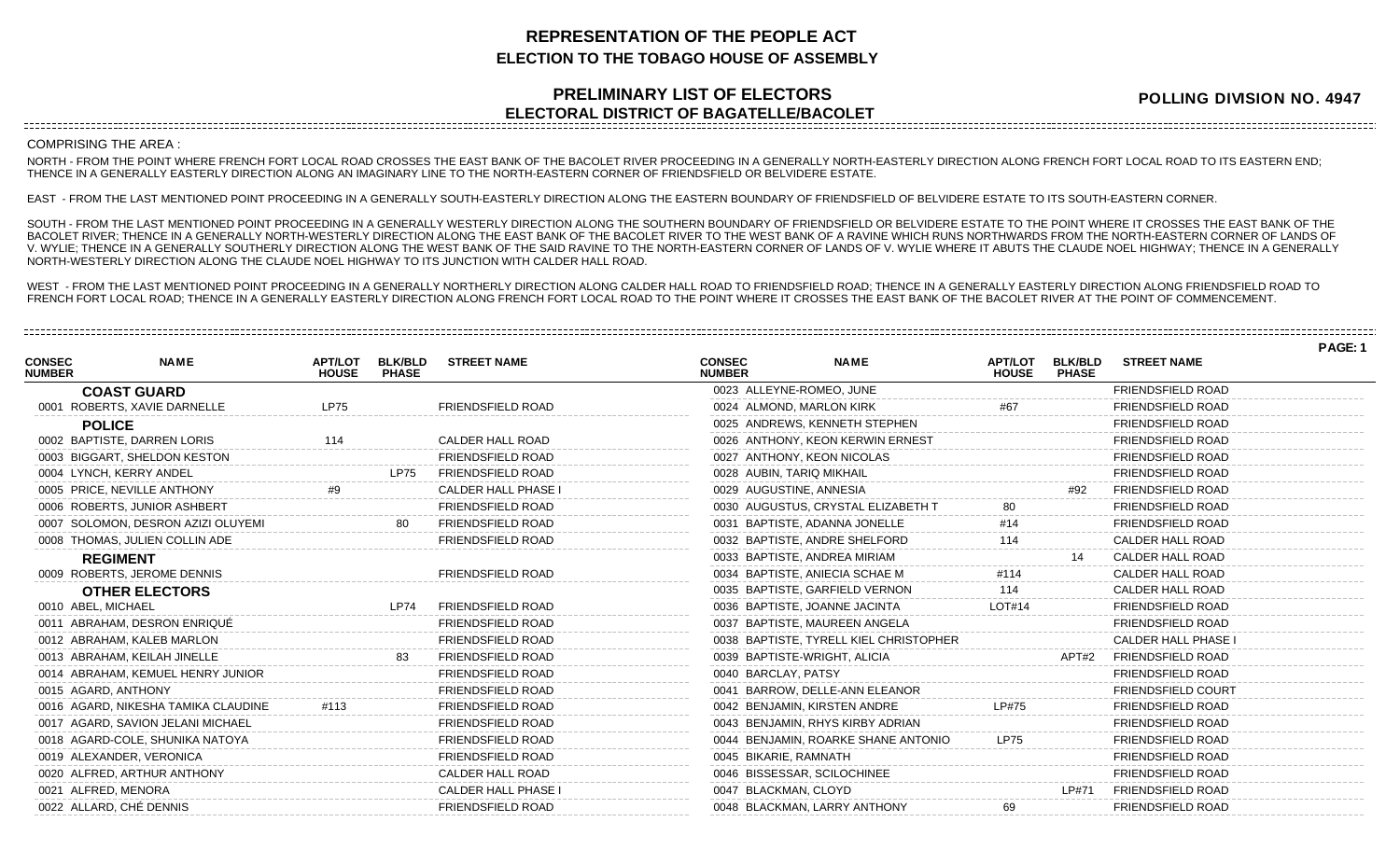| <b>CONSEC</b><br><b>NUMBER</b> | NAME                                   | APT/LOT<br><b>HOUSE</b> | <b>BLK/BLD</b><br><b>PHASE</b> | <b>STREET NAME</b>       | <b>CONSEC</b><br><b>NUMBER</b> |                            | <b>NAME</b>                          | APT/LOT<br><b>HOUSE</b> | <b>BLK/BLD</b><br><b>PHASE</b> | <b>STREET NAME</b>         | <b>PAGE: 2</b> |
|--------------------------------|----------------------------------------|-------------------------|--------------------------------|--------------------------|--------------------------------|----------------------------|--------------------------------------|-------------------------|--------------------------------|----------------------------|----------------|
|                                | 0049 BLACKMAN, LYN ALISON              | 69                      |                                | FRIENDSFIELD ROAD        |                                |                            | 0094 COLLETTE-BOYCE, DONNA           |                         |                                | FRIENDSFIELD ROAD          |                |
| 0050 BLACKMAN, UTRIS           |                                        | 69                      |                                | FRIENDSFIELD ROAD        |                                | 0095 CORBIN, KWESI DANE C  |                                      | 12                      |                                | <b>CALDER HALL PHASE I</b> |                |
|                                | 0051 BLACKMAN-MOORE, TRUDY TRACEY      | 69                      |                                | FRIENDSFIELD ROAD        |                                |                            | 0096 COUSINS, SANDREZ CANDIA         |                         | 103                            | FRIENDSFIELD ROAD          |                |
|                                | 0052 BLACKMAN-THOM, TRISAN THERESE     | 69                      |                                | FRIENDSFIELD ROAD        |                                |                            | 0097 COX, SHANE HAYDON EZEKEIL       |                         |                                | FRIENDSFIELD ROAD          |                |
|                                | 0053 BOYCE, JEROME O'JAY               |                         |                                | FRIENDSFIELD ROAD        |                                |                            | 0098 CRUICKSHANK, CARLTON            |                         | LOT 1                          | CALDER HALL PHASE I        |                |
|                                | 0054 BOYCE, SIMONE SHURLA              |                         |                                | FRIENDSFIELD ROAD        |                                | 0099 DALRYMPLE, ABRAHAM    |                                      |                         |                                | <b>FRIENDSFIELD ROAD</b>   |                |
| 0055 BRASNELL, LYDIA           |                                        |                         |                                | FRIENDSFIELD ROAD        |                                |                            | 0100 DANIEL, ALVIN NATHANIEL         | 105                     |                                | <b>FRIENDSFIELD ROAD</b>   |                |
|                                | 0056 BRASNELL-PHILLIPS, LAVERN A       |                         | LOT 17                         | CALDER HALL PHASE I      |                                | 0101 DANIEL, NAKIMBA PEARL |                                      |                         |                                | FRIENDSFIELD ROAD          |                |
|                                | 0057 BRASSEY-CHARLES, GLENCIA LENORE   | 15                      |                                | <b>FRENCH FORT</b>       |                                |                            | 0102 DAVIS, DEVAUGHN PATWIN          |                         |                                | CALDER HALL ROAD           |                |
|                                | 0058 BRATHWAITE, DEXTER R              | 66                      |                                | FRIENDSFIELD ROAD        |                                |                            | 0103 DEBIDIN, VINCENT IGNATIUS       |                         |                                | <b>FRIENDSFIELD ROAD</b>   |                |
| 0059 BRUCE, CARL               |                                        |                         |                                | FRIENDSFIELD COURT       |                                |                            | 0104 DESTIN, SHENKWA DYNEWEL         |                         |                                | <b>FRIENDSFIELD COURT</b>  |                |
|                                | 0060 BRUCE, SHANDELLE DANECIA          |                         | 8                              | CALDER HALL ROAD         |                                |                            | 0105 DESTIN ANDREWS, KERNEILLE SL    |                         |                                | <b>CALDER HALL PHASE I</b> |                |
|                                | 0061 BUTTS, DANA SHARCE UNETTE         |                         |                                | FRIENDSFIELD ROAD        |                                | 0106 DILLON, ANTHONY DANE  |                                      |                         |                                | FRIENDSFIELD ROAD          |                |
|                                | 0062 CABIE-GARCIA, DENISE CAMILLE      |                         | 85                             | <b>FRIENDSFIELD ROAD</b> |                                | 0107 DILLON, DION ALLOY    |                                      |                         | 75                             | FRIENDSFIELD ROAD          |                |
|                                | 0063 CADIZ, SHYNEAD RAFIYQA DARA       |                         |                                | FRIENDSFIELD ROAD        |                                | 0108 DILLON, ORWIN KEITH   |                                      | 75                      |                                | <b>FRIENDSFIELD ROAD</b>   |                |
|                                | 0064 CADIZ, VANDER ARLETTE             |                         |                                | FRIENDSFIELD ROAD        |                                |                            | 0109 DOVE, MICHAEL GABRIEL           |                         |                                | FRIENDSFIELD ROAD          |                |
|                                | 0065 CAESAR, FITZGERALD                |                         |                                | FRIENDSFIELD ROAD        |                                | 0110 DOWLAT, SOOKEA        |                                      |                         |                                | <b>FRIENDSFIELD ROAD</b>   |                |
|                                | 0066 CALLENDER, ANDY GYL               | 91                      |                                | FRIENDSFIELD ROAD        |                                | 0111 ELDER, DENA           |                                      |                         |                                | <b>FRIENDSFIELD ROAD</b>   |                |
|                                | 0067 CALLENDER, SHONDELL KYON          |                         | 91                             | <b>FRIENDSFIELD ROAD</b> |                                |                            | 0112 ELDER, SONIER MARGARETA         |                         |                                | <b>FRIENDSFIELD ROAD</b>   |                |
|                                | 0068 CALLENDER-NANTON, ARLENE          | 91                      |                                | FRIENDSFIELD ROAD        |                                |                            | 0113 FERGUSON-GEORGE, MICHELLE       | 48                      |                                | <b>FRIENDSFIELD ROAD</b>   |                |
|                                | 0069 CAMPBELL, CHRISTIANA              |                         | LP#79                          | FRIENDSFIELD ROAD        |                                |                            | 0114 FLETCHER BALDEO, PEARLY LENORE  |                         |                                | <b>FRIENDSFIELD ROAD</b>   |                |
|                                | 0070 CAMPBELL, DALE WENDELL            |                         |                                | FRIENDSFIELD ROAD        |                                |                            | 0115 FORBES, FELICIA VERONICA        |                         |                                | FRIENDSFIELD ROAD          |                |
| 0071 CAMPBELL, DEXTER          |                                        |                         |                                | FRIENDSFIELD ROAD        |                                | 0116 FRANCIS, PHELISIA     |                                      |                         |                                | <b>FRIENDSFIELD ROAD</b>   |                |
| 0072 CAMPBELL, FRANK           |                                        | 72                      |                                | FRIENDSFIELD ROAD        |                                | 0117 FRANK, DARRYL ELVIS   |                                      | #4                      |                                | FRIENDSFIELD COURT         |                |
|                                | 0073 CAMPBELL, JOEL FRANKSON           | 72                      |                                | <b>FRIENDSFIELD ROAD</b> |                                | 0118 FRANK, LESTER         |                                      |                         |                                | <b>FRIENDSFIELD ROAD</b>   |                |
|                                | 0074 CAMPBELL, JOHN MARCHEL            |                         | 72                             | <b>FRIENDSFIELD ROAD</b> |                                | 0119 FRANK, RHEA ROXINE    |                                      |                         |                                | <b>FRIENDSFIELD ROAD</b>   |                |
|                                | 0075 CAMPBELL, JOSIAH GAMIER           | #11B                    |                                | FRIENDSFIELD ROAD        |                                |                            | 0120 FRANK, SEANNE RENEARE           |                         |                                | <b>FRIENDSFIELD ROAD</b>   |                |
|                                | 0076 CAMPBELL, JULIANNE ANELLA         | 72                      |                                | FRIENDSFIELD ROAD        |                                | 0121 FREDERICK, ALVIN      |                                      |                         |                                | <b>FRIENDSFIELD ROAD</b>   |                |
|                                | 0077 CAMPBELL, KEVONNE DEONDRE S       | #72                     |                                | FRIENDSFIELD ROAD        |                                | 0122 FREDERICK, THOMAS     |                                      |                         |                                | <b>FRIENDSFIELD ROAD</b>   |                |
|                                | 0078 CAMPBELL, MARVON GABRIEL          | 72                      |                                | FRIENDSFIELD ROAD        |                                | 0123 FRITH, CLIFF AUGUSTUS |                                      |                         |                                | <b>FRIENDSFIELD ROAD</b>   |                |
|                                | 0079 CAMPBELL, MATTHEW ALEXANDER       | 72                      |                                | FRIENDSFIELD ROAD        |                                | 0124 FRITH, DENSEL CLIFF   |                                      |                         |                                | <b>FRIENDSFIELD ROAD</b>   |                |
|                                | 0080 CAMPBELL, NICOLE CANDICE          | 105                     |                                | FRIENDSFIELD ROAD        |                                |                            | 0125 FRITH, LASHELL NIKEISHA RENEE   |                         |                                | FRIENDSFIELD ROAD          |                |
| 0081 CAMPBELL, VICTORIA        |                                        |                         |                                | CALDER HALL PHASE I      |                                | 0126 FRITH DASH, GIA LUAMA |                                      |                         |                                | FRIENDSFIELD ROAD          |                |
|                                | 0082 CATO, LEASAN AMEINA               |                         |                                | FRIENDSFIELD ROAD        |                                |                            | 0127 FRITH WINCHESTER, MISLYN MERLYN |                         | 84B                            | FRIENDSFIELD ROAD          |                |
|                                | 0083 CATO, LESTON THEODORE             |                         |                                | FRIENDSFIELD ROAD        |                                |                            | 0128 GEORGE, PORTIA AYSHA CHRISTA    |                         |                                | CALDER HALL PHASE III      |                |
|                                | 0084 CELESTINE, RAUF ABDULLAH T        |                         | 96                             | FRIENDSFIELD ROAD        |                                |                            | 0129 GEORGE, RONDON STEPHEN          |                         |                                | FRIENDSFIELD ROAD          |                |
|                                | 0085 CHARLES, ANTHONY NOEL             | 71                      |                                | FRIENDSFIELD ROAD        |                                |                            | 0130 GEORGE, SHELDON OMARI MICHAEL   |                         | #48                            | <b>FRIENDSFIELD ROAD</b>   |                |
|                                | 0086 CHARLES, CURTIS BERTYL            | 15                      |                                | CALDER HALL PHASE I      |                                |                            | 0131 GEORGE, VALERIE CELIA JUDY      |                         |                                | FRIENDSFIELD ROAD          |                |
|                                | 0087 CHARLES, JAMAL DANNY              |                         |                                | FRIENDSFIELD ROAD        |                                |                            | 0132 GEORGE AYRES, URSULA ADESIA     | 23                      |                                | CALDER HALL PHASE I        |                |
|                                | 0088 CHARLES, OMARI ISRAEL             |                         |                                | FRIENDSFIELD ROAD        |                                |                            | 0133 GEORGE-ALLEYNE, PHYLLIS         |                         |                                | FRIENDSFIELD ROAD          |                |
|                                | 0089 CHARLES, SHE-FFRIA MONIFA MONIQUE |                         |                                | FRIENDSFIELD COURT       |                                |                            | 0134 GIBBS, HAMLET LINCOLN           |                         |                                | FRIENDSFIELD ROAD          |                |
|                                | 0090 CHEVALIER, DIONNE LOUISA KEISHA   |                         |                                | FRIENDSFIELD ROAD        |                                | 0135 GLASGOW, MERNA        |                                      | 72                      |                                | <b>FRIENDSFIELD ROAD</b>   |                |
|                                | 0091 CLARKE, BRENT JOSEPH              |                         |                                | FRIENDSFIELD ROAD        |                                |                            | 0136 GODDARD, GEORGETTE HELGA        |                         |                                | CALDER HALL ROAD           |                |
|                                | 0092 CLARKE-BAUER, CURLEEN ALTHEA      | 93                      |                                | FRIENDSFIELD ROAD        |                                |                            | 0137 GODDARD, MICHELLE ODETTE        |                         |                                | CALDER HALL ROAD           |                |
|                                | 0093 COKER, SHERIKA SAVANNAH RÉ D      | 16                      |                                | BAGATELLE EXT. NO 2      |                                | 0138 GODDARD, NIKAULA A S  |                                      |                         |                                | CALDER HALL ROAD           |                |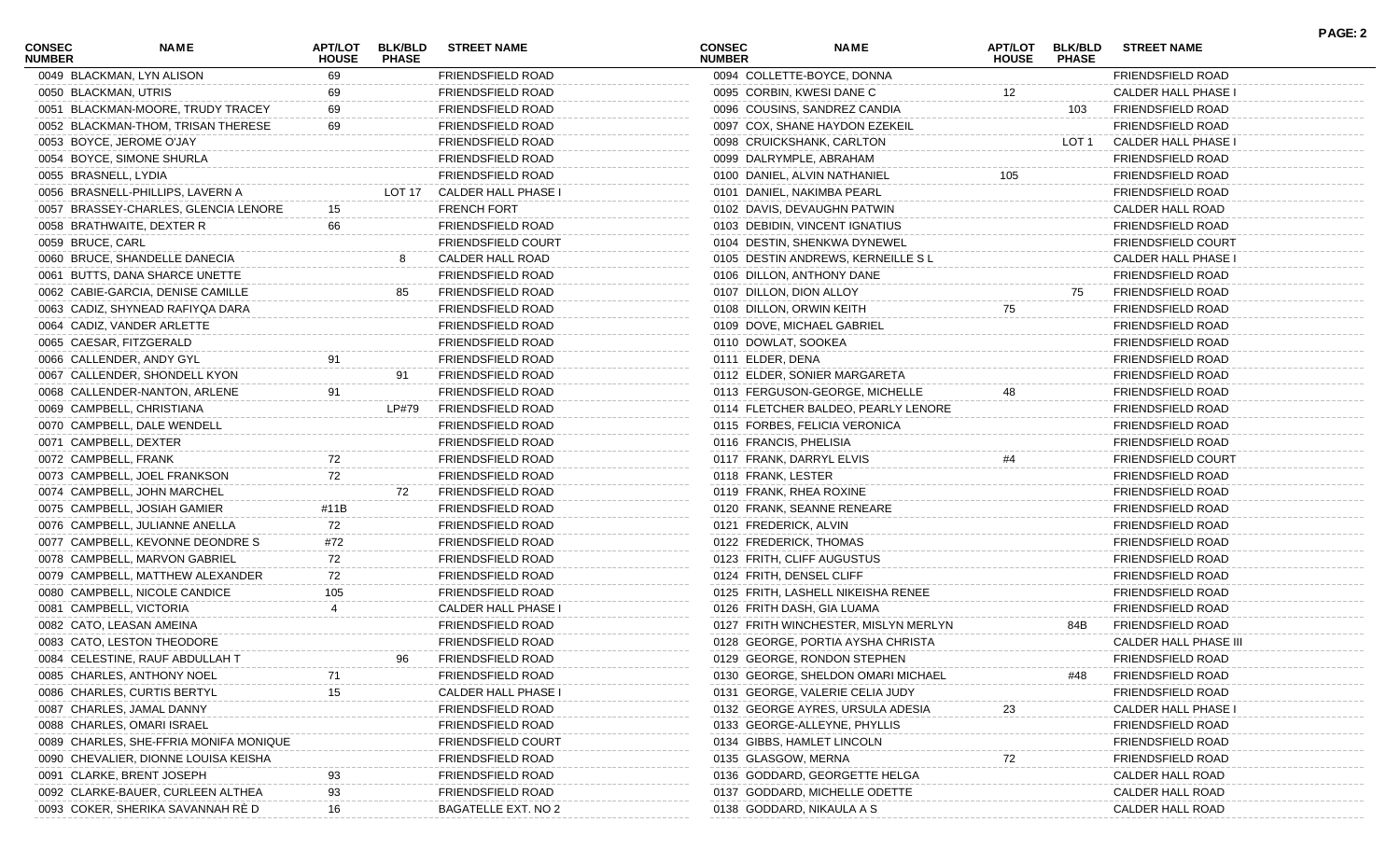| <b>CONSEC</b><br><b>NUMBER</b> | <b>NAME</b>                         | <b>HOUSE</b> | <b>PHASE</b> | APT/LOT BLK/BLD STREET NAME | <b>CONSEC</b><br><b>NUMBER</b> | <b>NAME</b>                        | <b>HOUSE</b> | APT/LOT BLK/BLD<br><b>PHASE</b> | <b>STREET NAME</b>         |  |
|--------------------------------|-------------------------------------|--------------|--------------|-----------------------------|--------------------------------|------------------------------------|--------------|---------------------------------|----------------------------|--|
|                                | 0139 GOMEZ, VICTOR                  |              |              | FRIENDSFIELD ROAD           |                                | 0184 JAMES, JOHN                   |              |                                 | FRIENDSFIELD ROAD          |  |
|                                | 0140 GONDOLATSCH, ROXZANNA AGNES    |              |              | <b>FRIENDSFIELD ROAD</b>    |                                | 0185 JAMES, KERRIS-ANN RACHELLE    | 97           |                                 | <b>FRIENDSFIELD ROAD</b>   |  |
|                                | 0141 GONZALES, BONIFACIA PATRICIA   |              |              | FRIENDSFIELD ROAD           |                                | 0186 JAMES, MARLON SHELTON         |              |                                 | CALDER HALL ROAD           |  |
|                                | 0142 GONZALES, MC LEAN              |              |              | FRIENDSFIELD ROAD           |                                | 0187 JAMES, NOEL JEREMIAH          | 187          |                                 | <b>FRIENDSFIELD ROAD</b>   |  |
|                                | 0143 GONZALES, NEVIN CARY           |              |              | FRIENDSFIELD ROAD           |                                | 0188 JAMES, STEFIE HATHOIR         |              | 18                              | <b>FRIENDSFIELD ROAD</b>   |  |
|                                | 0144 GONZALES, SHIRLEY AGUSTA       |              |              | FRIENDSFIELD ROAD           |                                | 0189 JAMES, STEPHEN BERTRAND       |              |                                 | <b>FRIENDSFIELD ROAD</b>   |  |
|                                | 0145 GORDON, ROBERT                 |              |              | FRIENDSFIELD ROAD           |                                | 0190 JAMES, TAVAIR TERRENCE JASON  |              |                                 | <b>FRIENDSFIELD ROAD</b>   |  |
|                                | 0146 GORDON-FRANK, THEODORA         |              |              | FRIENDSFIELD ROAD           |                                | 0191 JAMES-BARROW, KATHLEEN        |              |                                 | <b>FRIENDSFIELD COURT</b>  |  |
|                                | 0147 GRANDERSON-WHEELER, BARBARA    |              |              | CALDER HALL PHASE I         |                                | 0192 JAMES-HORSFORD, ELIZABETH J   |              |                                 | <b>FRIENDSFIELD ROAD</b>   |  |
|                                | 0148 GRANGER-BRASNELL, CAROL ANN    |              |              | FRIENDSFIELD ROAD           |                                | 0193 JOB, QUINCY-ANN SHANTELL T    | #22          |                                 | <b>CALDER HALL PHASE I</b> |  |
|                                | 0149 GRANT, DON RICHARD             |              |              | FRIENDSFIELD ROAD           |                                | 0194 JOHN, DERLENE NEELA           |              |                                 | CALDER HALL ROAD           |  |
|                                | 0150 GRAY, EDWIN                    |              |              | FRIENDSFIELD ROAD           |                                | 0195 JOHN, SAFIYA                  |              |                                 | <b>FRIENDSFIELD ROAD</b>   |  |
|                                | 0151 GRAY, EUON                     |              |              | FRIENDSFIELD ROAD           |                                | 0196 JOSEPH, DERRICK               |              |                                 | <b>FRIENDSFIELD ROAD</b>   |  |
|                                | 0152 GRAY, WILLIS                   |              |              | FRIENDSFIELD ROAD           |                                | 0197 JOSEPH, MARIA MICHELLE        |              |                                 | <b>FRIENDSFIELD ROAD</b>   |  |
|                                | 0153 GRAY ASSANAH, CRYSTAL EDWINA   |              |              | FRIENDSFIELD ROAD           |                                | 0198 JOSEPH, MERLIN                |              |                                 | CALDER HALL ROAD           |  |
|                                | 0154 GRAY- WILLIAMS, IONA WILLIS    |              |              | FRIENDSFIELD ROAD           |                                | 0199 JULIEN-CRUICKSHANK, MARIA     |              |                                 | <b>CALDER HALL PHASE I</b> |  |
|                                | 0155 GUERRA, ANDELL HUBERT          |              | 114          | CALDER HALL ROAD            |                                | 0200 KAWAL, ABIGAIL                |              |                                 | <b>FRIENDSFIELD ROAD</b>   |  |
|                                | 0156 HACKETT, DONOVAN C             |              |              | CALDER HALL ROAD            |                                | 0201 KENT, DWAYNE DARREL           | 84A          |                                 | <b>FRIENDSFIELD ROAD</b>   |  |
|                                | 0157 HACKETT, EDGAR                 |              |              | CALDER HALL ROAD            |                                | 0202 KERR, CLAUDETTE SARAH         | 107          |                                 | <b>FRIENDSFIELD ROAD</b>   |  |
|                                | 0158 HACKETTE, SUSAN ROSITA         | 101          |              | FRIENDSFIELD ROAD           |                                | 0203 KERR, JERMEICA KYEISHA P      |              |                                 | <b>FRIENDSFIELD ROAD</b>   |  |
|                                | 0159 HARPER, ELISHA DANIEL PAUL     |              |              | FRENCH FORT                 |                                | 0204 KERR, KENRICK                 |              |                                 | <b>FRIENDSFIELD ROAD</b>   |  |
|                                | 0160 HAYNES, TAUREAN KASHIF JOEL    | 52           |              | FRIENDSFIELD ROAD           |                                | 0205 KERR, ZYPHIA ERICA            |              |                                 | <b>FRIENDSFIELD ROAD</b>   |  |
|                                | 0161 HECTOR-ORR, KAMALA             |              |              | FRIENDSFIELD ROAD           |                                | 0206 KNAGGS, JACK                  |              |                                 | <b>FRIENDSFIELD ROAD</b>   |  |
|                                | 0162 HENRY, DONNA CHERYL-ANN        |              |              | FRIENDSFIELD ROAD           |                                | 0207 LAWRENCE, ANSON SINCLAIR      |              |                                 | CALDER HALL ROAD           |  |
|                                | 0163 HENRY-ROSS, RUTH TORRESA       |              |              | FRIENDSFIELD ROAD           |                                | 0208 LAWRENCE, DELVERN ARNAUD      |              |                                 | <b>FRIENDSFIELD COURT</b>  |  |
|                                | 0164 HERBERT, ERROL                 |              |              | FRIENDSFIELD ROAD           |                                | 0209 LONDON, SHANEKA NATHIFA       |              | #52                             | <b>FRIENDSFIELD ROAD</b>   |  |
|                                | 0165 HERNANDEZ, KAREN MARIA         |              |              | CALDER HALL ROAD            |                                | 0210 LOUIS GIBBS, SEINCA SHERMA    |              |                                 | <b>CALDER HALL PHASE I</b> |  |
|                                | 0166 HOLDER, LUTHER                 |              |              | FRIENDSFIELD ROAD           |                                | 0211 LUCAS, FITZROY HAYDON         | <b>LP80</b>  |                                 | <b>FRIENDSFIELD ROAD</b>   |  |
|                                | 0167 HOMER-SERGEANT, DESRIE NATACHA | 79           |              | FRIENDSFIELD ROAD           |                                | 0212 LYNCH-BENJAMIN, JOCELYN       |              |                                 | <b>FRIENDSFIELD ROAD</b>   |  |
|                                | 0168 HORSFORD, CURTIS               |              |              | FRIENDSFIELD ROAD           |                                | 0213 MANSWELL, KATEISHA SHANELLE   |              |                                 | <b>FRIENDSFIELD ROAD</b>   |  |
|                                | 0169 HUGGINS, MICHEAL MOALTON M     |              |              | FRIENDSFIELD COURT          |                                | 0214 MANSWELL, KELSON DARRELL      |              |                                 | <b>FRIENDSFIELD ROAD</b>   |  |
|                                | 0170 JACK, ANESTA MARSHA            |              |              | FRIENDSFIELD ROAD           |                                | 0215 MANSWELL, KEMMOY NEEKEISHA    |              |                                 | <b>FRIENDSFIELD ROAD</b>   |  |
|                                | 0171 JACK, GLENDA                   |              |              | FRIENDSFIELD ROAD           |                                | 0216 MANSWELL, KENYON KEVERN       |              |                                 | <b>FRIENDSFIELD ROAD</b>   |  |
|                                | 0172 JACK, LISA POLLY ANN           |              |              | FRIENDSFIELD ROAD           |                                | 0217 MANSWELL, KWAIN HUMPHREY      |              |                                 | FRIENDSFIELD ROAD          |  |
|                                | 0173 JACK, LISTER KELVIN            |              |              | FRIENDSFIELD ROAD           |                                | 0218 MAPP, KENNICE JHOIANDA LOVEST |              |                                 | FRIENDSFIELD ROAD          |  |
|                                | 0174 JACK, LYSTRA                   |              |              | FRIENDSFIELD ROAD           |                                | 0219 MARCELLE, SELVAUGHN           |              |                                 | CALDER HALL ROAD           |  |
|                                | 0175 JACK, SHANESIA AMELIA          |              |              | <b>FRIENDSFIELD ROAD</b>    |                                | 0220 MARCHAN, BARTHOLOMEW          |              | LOT 3                           | CALDER HALL PHASE III      |  |
|                                | 0176 JACK, SYLVESTER                |              |              | FRIENDSFIELD ROAD           |                                | 0221 MAYNARD, SALLY ANN            | 97           |                                 | <b>FRIENDSFIELD ROAD</b>   |  |
|                                | 0177 JACK, SYLVON                   |              |              | <b>FRIENDSFIELD ROAD</b>    |                                | 0222 MC NICOL, FRANKEY WILLKEY     | 83           |                                 | <b>FRIENDSFIELD ROAD</b>   |  |
|                                | 0178 JACK, VICTOR                   |              |              | <b>FRIENDSFIELD ROAD</b>    |                                | 0223 MELVILLE-JACK, MARSLYN ERICA  | 12           |                                 | CALDER HALL PHASE          |  |
|                                | 0179 JACK JOHN, LELETH ARVRIL       |              |              | FRIENDSFIELD ROAD           |                                | 0224 MONDAIZIE, DEREK LENNOX       | 115          |                                 | <b>FRIENDSFIELD ROAD</b>   |  |
|                                | 0180 JAMES, AINSLEY KENNETH S       |              |              | CALDER HALL ROAD            |                                | 0225 MOORE-BRUCE, EDRET            |              |                                 | CALDER HALL ROAD           |  |
|                                | 0181 JAMES, BRENDON LEWIS           |              |              | <b>FRIENDSFIELD ROAD</b>    |                                | 0226 MOSES, JABARI PRESTON         |              |                                 | FRIENDSFIELD ROAD          |  |
|                                | 0182 JAMES, CELIA RAQUEL ANJAYNETTE |              |              | <b>CALDER HALL ROAD</b>     |                                | 0227 MOSES, PRESTON OMATA          |              |                                 | <b>FRIENDSFIELD ROAD</b>   |  |
|                                | 0183 JAMES, ESTAPHAN BERTRAM JR     |              | LP81         | FRIENDSFIELD ROAD           |                                | 0228 NANCIS PRICE, SHARON          |              |                                 | CALDER HALL PHASE I        |  |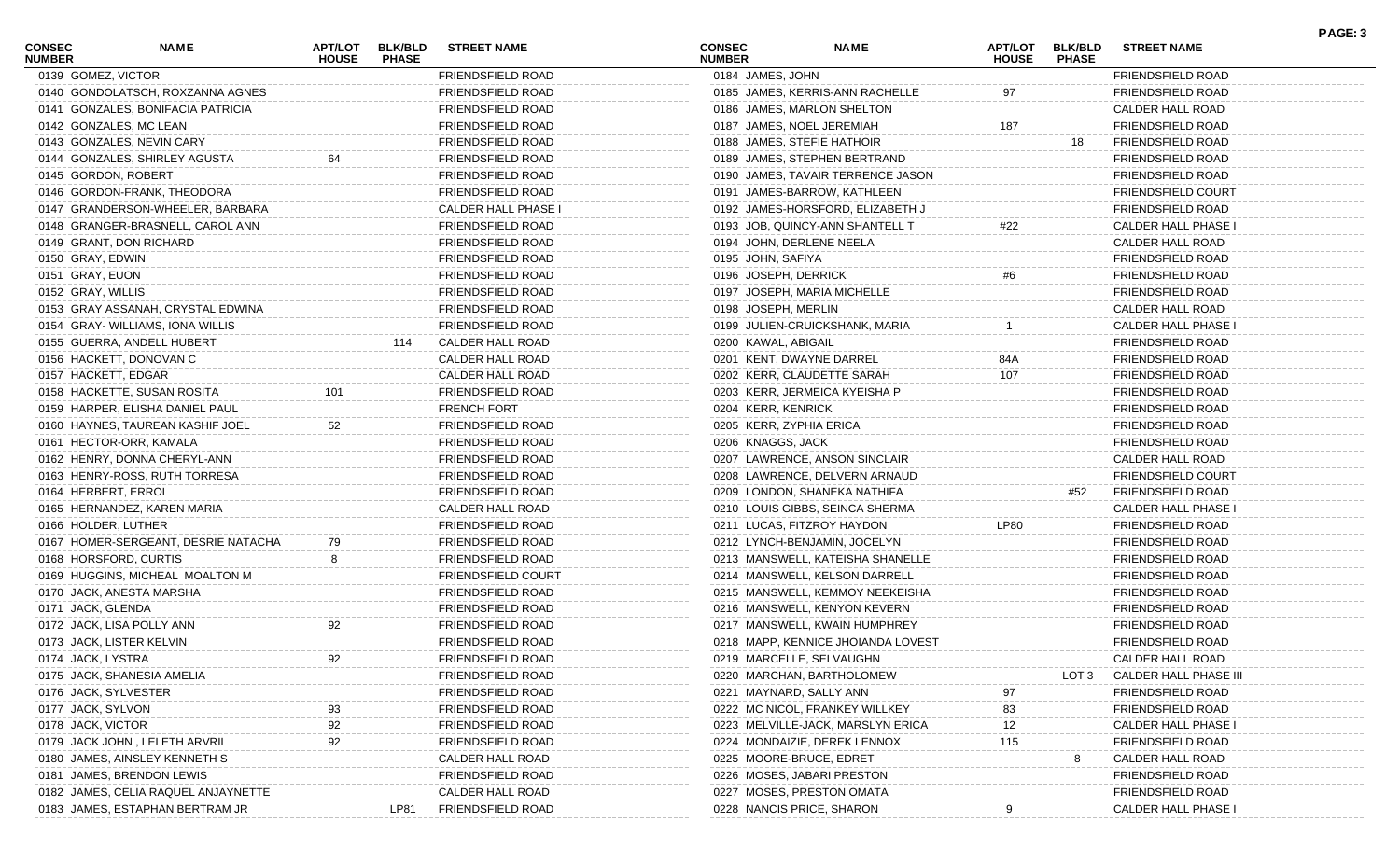| <b>CONSEC</b><br><b>NUMBER</b> | NAME                                  | <b>APT/LOT</b><br><b>HOUSE</b> | <b>BLK/BLD</b><br><b>PHASE</b> | <b>STREET NAME</b>       | <b>CONSEC</b><br><b>NUMBER</b> |                                  | <b>NAME</b>                          | APT/LOT<br><b>HOUSE</b> | <b>BLK/BLD</b><br><b>PHASE</b> | <b>STREET NAME</b>         | PAGE: 4 |
|--------------------------------|---------------------------------------|--------------------------------|--------------------------------|--------------------------|--------------------------------|----------------------------------|--------------------------------------|-------------------------|--------------------------------|----------------------------|---------|
|                                | 0229 NARINESINGH, CURDAFFIE IT        | #93                            |                                | FRIENDSFIELD ROAD        |                                | 0274 ROGERS, AKEL MACHIAH        |                                      |                         |                                | FRIENDSFIELD ROAD          |         |
|                                | 0230 NARINESINGH, CURDEAN SHANTELLE G | #93                            |                                | FRIENDSFIELD ROAD        |                                | 0275 ROGERS, BRIAN ACERY         |                                      |                         |                                | <b>FRIENDSFIELD ROAD</b>   |         |
|                                | 0231 NEDD, HYACINTH GLENDA            | 84                             |                                | FRIENDSFIELD ROAD        |                                | 0276 ROMEO, ADANA DANIKA         |                                      | LP 67                   |                                | FRIENDSFIELD ROAD          |         |
|                                | 0232 NICHOLS, GEORGIA JOANN           |                                |                                | FRIENDSFIELD ROAD        |                                | 0277 ROMEO, AMOI DAYNIEL         |                                      |                         |                                | FRIENDSFIELD ROAD          |         |
|                                | 0233 NORAY, ANASTACIA VANESSA         |                                |                                | FRIENDSFIELD ROAD        |                                | 0278 ROMEO, AVERNEL DIONNE       |                                      | LP67                    |                                | <b>FRIENDSFIELD ROAD</b>   |         |
|                                | 0234 NORAY, SKYLA AKEISHA             | #107                           |                                | FRIENDSFIELD ROAD        |                                | 0279 ROMEO, KADISHA AYANNA KIZZY |                                      |                         |                                | <b>FRIENDSFIELD ROAD</b>   |         |
|                                | 0235 ORR, CLINTON ALFRED              |                                |                                | FRIENDSFIELD ROAD        |                                | 0280 ROMEO, LATISHA RO-ANNE      |                                      |                         |                                | FRIENDSFIELD ROAD          |         |
|                                | 0236 ORR, JOSEPH BARTHOLOMEW          |                                |                                | FRIENDSFIELD ROAD        |                                | 0281 ROMEO, LORA RHONDA          |                                      |                         |                                | FRIENDSFIELD ROAD          |         |
|                                | 0237 ORR, THYEON ZION JONATHAN        |                                |                                | FRIENDSFIELD ROAD        |                                | 0282 ROMEO, SHIRLEY MARCIA       |                                      |                         |                                | <b>FRIENDSFIELD ROAD</b>   |         |
| 0238 ORR-WILLIAMS, ITHA        |                                       |                                |                                | FRIENDSFIELD ROAD        |                                | 0283 ROOPCHAN, BRENDA LEE GALE   |                                      |                         |                                | <b>FRIENDSFIELD ROAD</b>   |         |
|                                | 0239 OTTLEY, DARION DJION             |                                |                                | FRIENDSFIELD ROAD        |                                |                                  | 0284 ROOPCHAN, MICHAEL SEUNARINE     |                         |                                | FRIENDSFIELD ROAD          |         |
| 0240 OUTRAM, LYNDEL            |                                       |                                |                                | FRIENDSFIELD ROAD        |                                | 0285 ROOPCHAN, SEUNARINE         |                                      |                         |                                | FRIENDSFIELD ROAD          |         |
|                                | 0241 PARKS, RAYSHAWN NIMROD R         |                                | #92                            | FRIENDSFIELD ROAD        |                                |                                  | 0286 ROSS, ASHFORD ROMILLY LONSDALE  |                         |                                | <b>FRIENDSFIELD ROAD</b>   |         |
|                                | 0242 PATRICK-YEARWOOD, MERICA         |                                |                                | FRIENDSFIELD ROAD        |                                | 0287 ROSS, LECIA                 |                                      |                         |                                | FRIENDSFIELD ROAD          |         |
|                                | 0243 PAWAN, NIGEL RICARDO STEPHEN     |                                |                                | FRIENDSFIELD ROAD        |                                | 0288 ROSS-LONDON, HEATHER        |                                      |                         |                                | FRIENDSFIELD ROAD          |         |
|                                | 0244 PHILLIPS, AMIA LOIS CURLIS       |                                |                                | CALDER HALL PHASE I      |                                | 0289 SAMUEL, DEXTER              |                                      |                         | 30                             | FRIENDSFIELD ROAD          |         |
|                                | 0245 PIERRE, MICHAEL HORACE           |                                |                                | FRIENDSFIELD ROAD        |                                | 0290 SANDY, AMENA                |                                      | 11                      |                                | CALDER HALL PHASE I        |         |
|                                | 0246 POLSON, JEFFERSON                |                                | LP83                           | FRIENDSFIELD ROAD        |                                | 0291 SANDY, AVIANNE DIONNE       |                                      |                         |                                | CALDER HALL PHASE I        |         |
|                                | 0247 POLSON, KEISHON DEON             | 94                             |                                | FRIENDSFIELD ROAD        |                                | 0292 SANDY, LAWRENCE MICHAEL N   |                                      | 11                      |                                | <b>CALDER HALL PHASE I</b> |         |
|                                | 0248 POLSON, TABITHA MARISA           |                                |                                | FRIENDSFIELD ROAD        |                                | 0293 SANDY, LENNOX               |                                      |                         |                                | CALDER HALL PHASE I        |         |
|                                | 0249 POLSON-ASEMEBO, TAMARA T         | 94                             |                                | FRIENDSFIELD ROAD        |                                | 0294 SANDY, NATALIE MICHELE      |                                      |                         | 11                             | CALDER HALL PHASE I        |         |
|                                | 0250 POLSON-GRANT, KINDA KAYAN        | 94                             |                                | FRIENDSFIELD ROAD        |                                |                                  | 0295 SANTANA, LORENZO FRANCISCO J    | 2                       |                                | FRIENDSFIELD ROAD          |         |
| 0251 POPE, VERNON              |                                       |                                |                                | FRIENDSFIELD ROAD        |                                | 0296 SANTANA, RICARDO DAVID      |                                      |                         |                                | FRIENDSFIELD ROAD          |         |
|                                | 0252 POWDER-NURSE, ANGELIQUE D        |                                |                                | CALDER HALL PHASE I      |                                |                                  | 0297 SEALEY-THOMAS, HEATHER JOYCE    |                         |                                | <b>FRIENDSFIELD ROAD</b>   |         |
|                                | 0253 PRESCOTT-WILSON, JUDY            | 5                              |                                | CALDER HALL PHASE I      |                                | 0298 SEALY, CUTHBERT             |                                      |                         |                                | <b>FRIENDSFIELD ROAD</b>   |         |
|                                | 0254 PRINCE, BEVON MICHAEL            |                                |                                | FRIENDSFIELD ROAD        |                                | 0299 SEBRO, CHRISTIAN XAVIER S   |                                      |                         |                                | <b>FRIENDSFIELD ROAD</b>   |         |
| 0255 PRINCE, INGRID C          |                                       |                                |                                | FRIENDSFIELD ROAD        |                                | 0300 SEEGOLAM, VIJAY             |                                      |                         |                                | CALDER HALL ROAD           |         |
| 0256 PRINCE, JACOB             |                                       |                                |                                | FRIENDSFIELD ROAD        |                                | 0301 SERGEANT, AALIYAH TIFFANY   |                                      |                         | #79                            | FRIENDSFIELD ROAD          |         |
| 0257 PRINCE, MAISIE            |                                       | 97                             |                                | FRIENDSFIELD ROAD        |                                | 0302 SERGEANT, ANESHA NADIA      |                                      |                         |                                | <b>FRIENDSFIELD ROAD</b>   |         |
|                                | 0258 PRINCE, VERONICA ANGELA          | 95                             |                                | FRIENDSFIELD ROAD        |                                | 0303 SERGEANT, LOVENIA           |                                      |                         |                                | <b>FRIENDSFIELD ROAD</b>   |         |
|                                | 0259 PRINCE, WENDELL WAYNE            |                                |                                | FRIENDSFIELD ROAD        |                                | 0304 SERGEANT, ONEICKA           |                                      |                         |                                | <b>FRIENDSFIELD ROAD</b>   |         |
|                                | 0260 PUNCH, CRYSTAL S V A             | 115                            |                                | FRIENDSFIELD ROAD        |                                | 0305 SERGEANT, SEAN OWEN         |                                      |                         |                                | FRIENDSFIELD ROAD          |         |
|                                | 0261 RAMSOOK, CAMILLE SHAMENE         |                                |                                | FRIENDSFIELD ROAD        |                                |                                  | 0306 SERGEANT, SEBASTIEN DORRICK     |                         |                                | <b>FRIENDSFIELD ROAD</b>   |         |
|                                | 0262 RICHARDSON, CARRYL R             | LOT <sub>14</sub>              |                                | CALDER HALL PHASE I      |                                | 0307 SHANGHIE, CEBEANA LATOYA    |                                      |                         |                                | <b>FRIENDSFIELD ROAD</b>   |         |
|                                | 0263 ROACH-SERGEANT, GISELLE LADONA   |                                |                                | FRIENDSFIELD ROAD        |                                | 0308 SHARPE, KIMBERLY PATRICE    |                                      | 82                      |                                | FRIENDSFIELD ROAD          |         |
|                                | 0264 ROBERTS, DENESHA ANNISA          |                                |                                | FRIENDSFIELD ROAD        |                                |                                  | 0309 SHARPE-ISAAC, MARLENE JERMINE   | 82                      |                                | FRIENDSFIELD ROAD          |         |
|                                | 0265 ROBERTS, OMARI JOEVENT RUPERT    | LP 79                          |                                | <b>FRIENDSFIELD ROAD</b> |                                | 0310 SHIELDS, HAYDEN VICTOR      |                                      | 103                     |                                | FRIENDSFIELD ROAD          |         |
|                                | 0266 ROBERTS, ZSIEK RUDOLPH           |                                |                                | FRIENDSFIELD ROAD        |                                | 0311 SLATER, CAROL PATRICIA      |                                      |                         |                                | CALDER HALL ROAD           |         |
|                                | 0267 ROBERTS REYNOLDS, LOIS GLENDA    | 103                            |                                | FRIENDSFIELD ROAD        |                                | 0312 SMART, DELANO RICKARDO      |                                      |                         |                                | FRIENDSFIELD ROAD          |         |
|                                | 0268 ROBERTS-ALFRED, EULILY           |                                |                                | CALDER HALL ROAD         |                                | 0313 SMITH, KEVIN KEN            |                                      |                         |                                | FRIENDSFIELD ROAD          |         |
|                                | 0269 ROCHFORD, ELIZABETH SHARON       |                                |                                | FRIENDSFIELD ROAD        |                                | 0314 SOLOMON, D'ANDRE ABDALLA O  |                                      |                         |                                | FRIENDSFIELD ROAD          |         |
| 0270 ROCHFORD, GERVIS          |                                       |                                |                                | FRIENDSFIELD ROAD        |                                | 0315 SOLOMON, NATALIE ALEXANDRA  |                                      |                         |                                | <b>FRIENDSFIELD ROAD</b>   |         |
|                                | 0271 ROCHFORD, MORRIS RICHARD         |                                |                                | FRIENDSFIELD ROAD        |                                |                                  | 0316 SPEARS, ALEAHYA DAVICIA NATALIA |                         |                                | CALDER HALL ROAD           |         |
|                                | 0272 ROCHFORD, NICHOLAS AKINO ALEX    |                                | 99                             | FRIENDSFIELD ROAD        |                                | 0317 SPEARS, DAVID LLEWELLYN     |                                      |                         |                                | CALDER HALL ROAD           |         |
|                                | 0273 ROCHFORD-JACOB, SANDRADEE        |                                |                                | FRIENDSFIELD ROAD        |                                | 0318 STERLING, ANTONIO CHRISTIAN |                                      |                         |                                | FRIENDSFIELD ROAD          |         |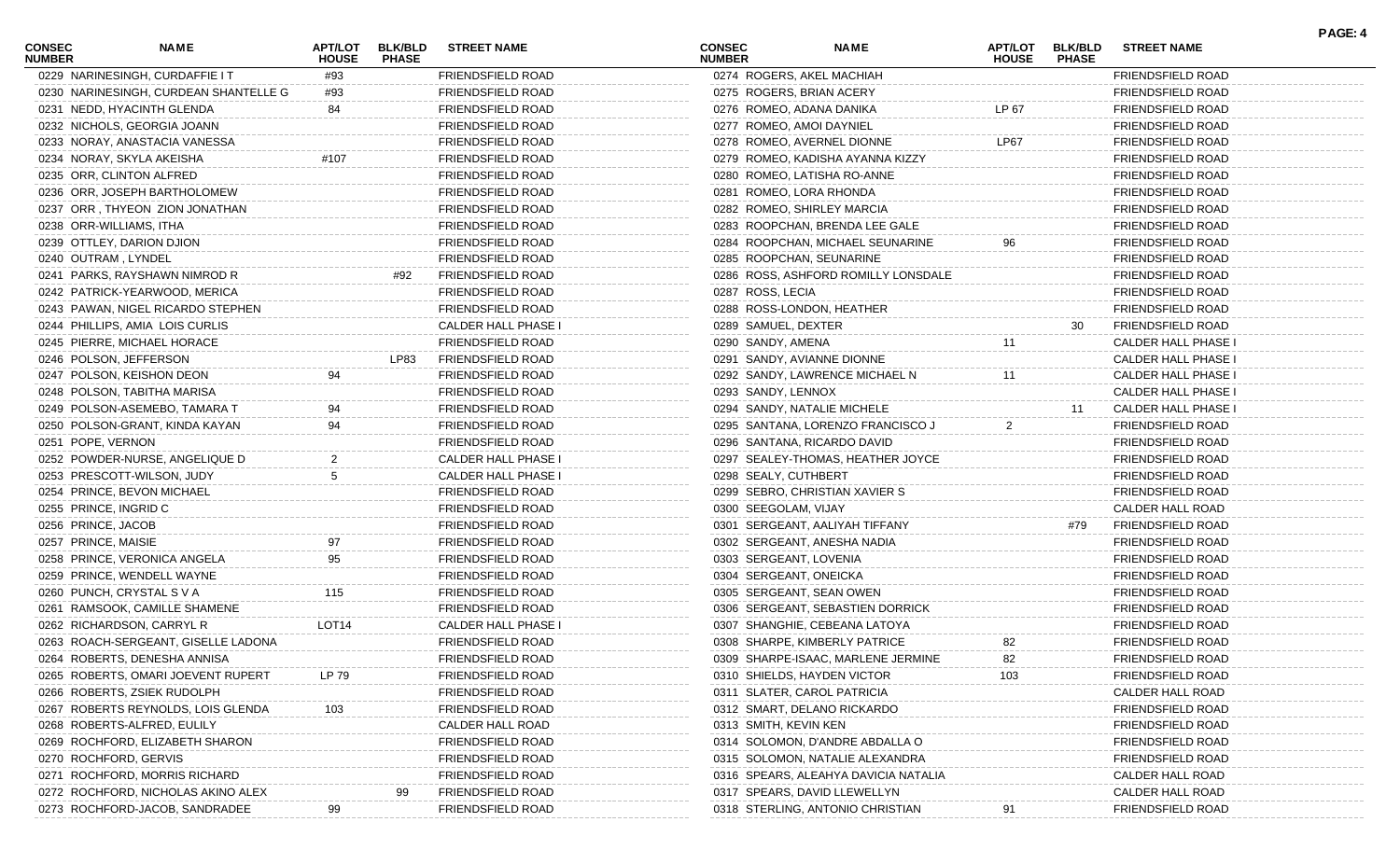| CONSEC<br><b>NUMBER</b> | <b>NAME</b>                         | <b>APT/LOT</b><br><b>HOUSE</b> | <b>BLK/BLD</b><br><b>PHASE</b> | <b>STREET NAME</b>        | <b>CONSEC</b><br><b>NUMBER</b> |                          | <b>NAME</b>                          | APT/LOT<br><b>HOUSE</b> | <b>BLK/BLD</b><br><b>PHASE</b> | <b>STREET NAME</b>         | PAGE: 5 |
|-------------------------|-------------------------------------|--------------------------------|--------------------------------|---------------------------|--------------------------------|--------------------------|--------------------------------------|-------------------------|--------------------------------|----------------------------|---------|
|                         | 0319 STERLING, MARIA THERESA        |                                |                                | FRIENDSFIELD ROAD         |                                |                          | 0364 WHEELER, CLINTIS IVOR           |                         |                                | FRIENDSFIELD ROAD          |         |
|                         | 0320 STERLING POLSON, BRENDA        | 94                             |                                | FRIENDSFIELD ROAD         |                                |                          | 0365 WHEELER, GISELLE NICOLETTE      |                         |                                | <b>FRIENDSFIELD ROAD</b>   |         |
|                         | 0321 STERLING-THOMAS, KATE AVA      | 91                             |                                | FRIENDSFIELD ROAD         |                                |                          | 0366 WHEELER, KELSON KEVERN          | 67                      |                                | <b>FRIENDSFIELD ROAD</b>   |         |
| 0322 STEWART, ELAINE    |                                     |                                |                                | FRIENDSFIELD ROAD         |                                |                          | 0367 WHEELER, KWESI KERN             | 65                      |                                | <b>FRIENDSFIELD ROAD</b>   |         |
|                         | 0323 STEWART, JOSEPH ABRITO         |                                |                                | FRIENDSFIELD ROAD         |                                |                          | 0368 WHEELER, LINDSAY FRANKLIN       |                         |                                | <b>FRIENDSFIELD ROAD</b>   |         |
| 0324 STEWART, KEITH     |                                     |                                |                                | CALDER HALL ROAD          |                                |                          | 0369 WHEELER, MAXINE ANEKA           |                         |                                | <b>FRIENDSFIELD ROAD</b>   |         |
| 0325 STEWART, ULA       |                                     | 67                             |                                | FRIENDSFIELD ROAD         |                                | 0370 WHEELER, NORRIS IVA |                                      |                         | LP69                           | <b>FRIENDSFIELD ROAD</b>   |         |
|                         | 0326 TAYLOR, CARLETTE PATRICE       | 8                              |                                | <b>FRIENDSFIELD COURT</b> |                                | 0371 WHEELER, PATRICIA   |                                      |                         |                                | <b>FRIENDSFIELD ROAD</b>   |         |
|                         | 0327 THOMAS, CLAUDE PERCIVAL        |                                |                                | FRIENDSFIELD ROAD         |                                |                          | 0372 WHEELER, PAULINA PATRICIA       |                         |                                | <b>FRIENDSFIELD ROAD</b>   |         |
|                         | 0328 THOMAS, DARREN MORLAN          | 91                             |                                | FRIENDSFIELD ROAD         |                                |                          | 0373 WHEELER, TONHYA KIFANA          | LOT#2                   |                                | <b>CALDER HALL PHASE I</b> |         |
|                         | 0329 THOMAS, JOEL MALIK             |                                |                                | FRIENDSFIELD ROAD         |                                |                          | 0374 WHEELER, VERNEL PATRICE         |                         |                                | <b>FRIENDSFIELD ROAD</b>   |         |
|                         | 0330 THOMAS, KEON KIRK              |                                | #105                           | <b>FRIENDSFIELD ROAD</b>  |                                |                          | 0375 WHEELER, VERNIL MYRON           |                         |                                | <b>FRIENDSFIELD ROAD</b>   |         |
| 0331 THOMAS, LILLIAN    |                                     |                                |                                | FRIENDSFIELD ROAD         |                                |                          | 0376 WILLIAMS, DALIA AISHA           |                         |                                | <b>FRIENDSFIELD ROAD</b>   |         |
|                         | 0332 THOMAS, LINTON AULDRIC         |                                |                                | FRIENDSFIELD ROAD         |                                |                          | 0377 WILLIAMS, NNEKA ADANNA          |                         |                                | <b>FRIENDSFIELD ROAD</b>   |         |
|                         | 0333 THOMAS, MAHALIA SHELLY- ANN    |                                |                                | FRIENDSFIELD ROAD         |                                | 0378 WILLIAMS, PAUL      |                                      |                         |                                | <b>FRIENDSFIELD ROAD</b>   |         |
|                         | 0334 THOMAS, MARLON ROGER           |                                |                                | FRIENDSFIELD ROAD         |                                |                          | 0379 WILLIAMS CAMPBELL, DEBBIE ERICA |                         |                                | <b>FRIENDSFIELD ROAD</b>   |         |
|                         | 0335 THOMAS, MICHAEL CLYDE          |                                |                                | FRIENDSFIELD ROAD         |                                |                          | 0380 WILLIAMS-ANTHONY, BRENDA FLORA  | 79                      |                                | <b>FRIENDSFIELD ROAD</b>   |         |
| 0336 THOMAS, NILLON     |                                     |                                |                                | FRIENDSFIELD ROAD         |                                |                          | 0381 WILSON, KAHEA JULIENNE          | 5                       |                                | <b>FRIENDSFIELD ROAD</b>   |         |
|                         | 0337 THOMAS, SADE KEZIA             |                                |                                | FRIENDSFIELD ROAD         |                                |                          | 0382 WILSON, KAYOLA JELANNE          |                         | #5                             | CALDER HALL PHASE I        |         |
|                         | 0338 THOMAS, SHAKILYA AFIESHA       | #119                           |                                | FRIENDSFIELD ROAD         |                                |                          | 0383 WINCHESTER, ASTRID CAMILLE      | 66                      |                                | <b>FRIENDSFIELD ROAD</b>   |         |
|                         | 0339 THOMAS, SHAMIKA SHAKIMA        | 91                             |                                | FRIENDSFIELD ROAD         |                                |                          | 0384 WINCHESTER-ROMEO, ELVA GLENNIS  |                         |                                | <b>FRIENDSFIELD ROAD</b>   |         |
|                         | 0340 THOMAS NURSE, ELESIA           |                                |                                | FRIENDSFIELD ROAD         |                                |                          | 0385 WRIGHT, ANDREA KALA             |                         |                                | <b>FRIENDSFIELD ROAD</b>   |         |
|                         | 0341 THOMPSON, CLINT ILLUMINAT      | 74                             |                                | FRIENDSFIELD ROAD         |                                |                          | 0386 YEATES, RUBY ANNELLA            |                         | 109                            | <b>FRIENDSFIELD ROAD</b>   |         |
|                         | 0342 THOMPSON, HUBERT CECIL PATRICK |                                |                                | FRIENDSFIELD ROAD         |                                | 0387 YOUNG, CLAUDE       |                                      |                         |                                | <b>FRIENDSFIELD ROAD</b>   |         |
|                         | 0343 THOMPSON, LENORE               |                                |                                | FRIENDSFIELD ROAD         |                                | 0388 YOUNG, ERNA         |                                      |                         |                                | FRIENDSFIELD ROAD          |         |
|                         | 0344 THORNE, ALAN LYLE              |                                |                                | FRIENDSFIELD ROAD         |                                |                          | 0389 YOUNG, JUDEEN KELSEY            |                         |                                | <b>FRIENDSFIELD ROAD</b>   |         |
|                         | 0345 THORNE, DARELLE ALANA          | 3                              |                                | FRIENDSFIELD ROAD         |                                |                          | 0390 YOUNG, KARRI YURI JARROL        | 84                      |                                | <b>FRIENDSFIELD ROAD</b>   |         |
|                         | 0346 THORNE, ZYRA ANNE              |                                |                                | FRIENDSFIELD ROAD         |                                |                          | 0391 YOUNG, KRISTY RASHIDA           | 84A                     |                                | <b>FRIENDSFIELD ROAD</b>   |         |
|                         | 0347 TOPPIN, CURTISHA SHANICE       |                                |                                | FRIENDSFIELD ROAD         |                                |                          |                                      |                         |                                |                            |         |
|                         | 0348 TROTMAN, JELANI KANIKA         |                                |                                | FRIENDSFIELD ROAD         |                                |                          |                                      |                         |                                |                            |         |
|                         | 0349 TROTMAN, KAMLYN LYSTRA         |                                |                                | FRIENDSFIELD ROAD         |                                |                          |                                      |                         |                                |                            |         |
|                         | 0350 TROTMAN, MEADE MAXWELL         |                                |                                | FRIENDSFIELD ROAD         |                                |                          |                                      |                         |                                |                            |         |
|                         | 0351 WALCOTT, CARLA MICHELLE        |                                | 84B                            | <b>FRIENDSFIELD ROAD</b>  |                                |                          |                                      |                         |                                |                            |         |
|                         | 0352 WALCOTT, ELISHEBA MIRIAM MARY  |                                | 84B                            | FRIENDSFIELD ROAD         |                                |                          |                                      |                         |                                |                            |         |
|                         | 0353 WALCOTT, JEDIDAH MARTHA        |                                |                                | FRIENDSFIELD ROAD         |                                |                          |                                      |                         |                                |                            |         |
|                         | 0354 WALDRON, KEISHA LASHA RONNET   |                                |                                |                           |                                |                          |                                      |                         |                                |                            |         |
|                         |                                     | LP81                           |                                | FRIENDSFIELD ROAD         |                                |                          |                                      |                         |                                |                            |         |
| 0355 WALDRON, SHIRLEY   |                                     |                                |                                | FRIENDSFIELD ROAD         |                                |                          |                                      |                         |                                |                            |         |
|                         | 0356 WALKER, CATHERINE RUBY         |                                |                                | FRIENDSFIELD ROAD         |                                |                          |                                      |                         |                                |                            |         |
|                         | 0357 WALKER, OSHON RASHEED EDDORO   |                                |                                | CALDER HALL PHASE         |                                |                          |                                      |                         |                                |                            |         |
|                         | 0358 WASHINGTON, SHAUNTELLE SINEAD  |                                |                                | FRIENDSFIELD ROAD         |                                |                          |                                      |                         |                                |                            |         |
|                         | 0359 WATTS, PHYLLIS VANESSA         |                                | LOT6                           | CALDER HALL PHASE         |                                |                          |                                      |                         |                                |                            |         |
| 0360 WEBBE, AGNES       |                                     |                                |                                | FRIENDSFIELD ROAD         |                                |                          |                                      |                         |                                |                            |         |
|                         | 0361 WEBBE, ERDLEY HOWARD           |                                | 362                            | <b>FRIENDSFIELD ROAD</b>  |                                |                          |                                      |                         |                                |                            |         |
|                         | 0362 WHEELER, ALDON KENWIN          |                                |                                | FRIENDSFIELD ROAD         |                                |                          |                                      |                         |                                |                            |         |
|                         | 0363 WHEELER, ANSON BRINSLEY        |                                |                                | FRIENDSFIELD ROAD         |                                |                          |                                      |                         |                                |                            |         |